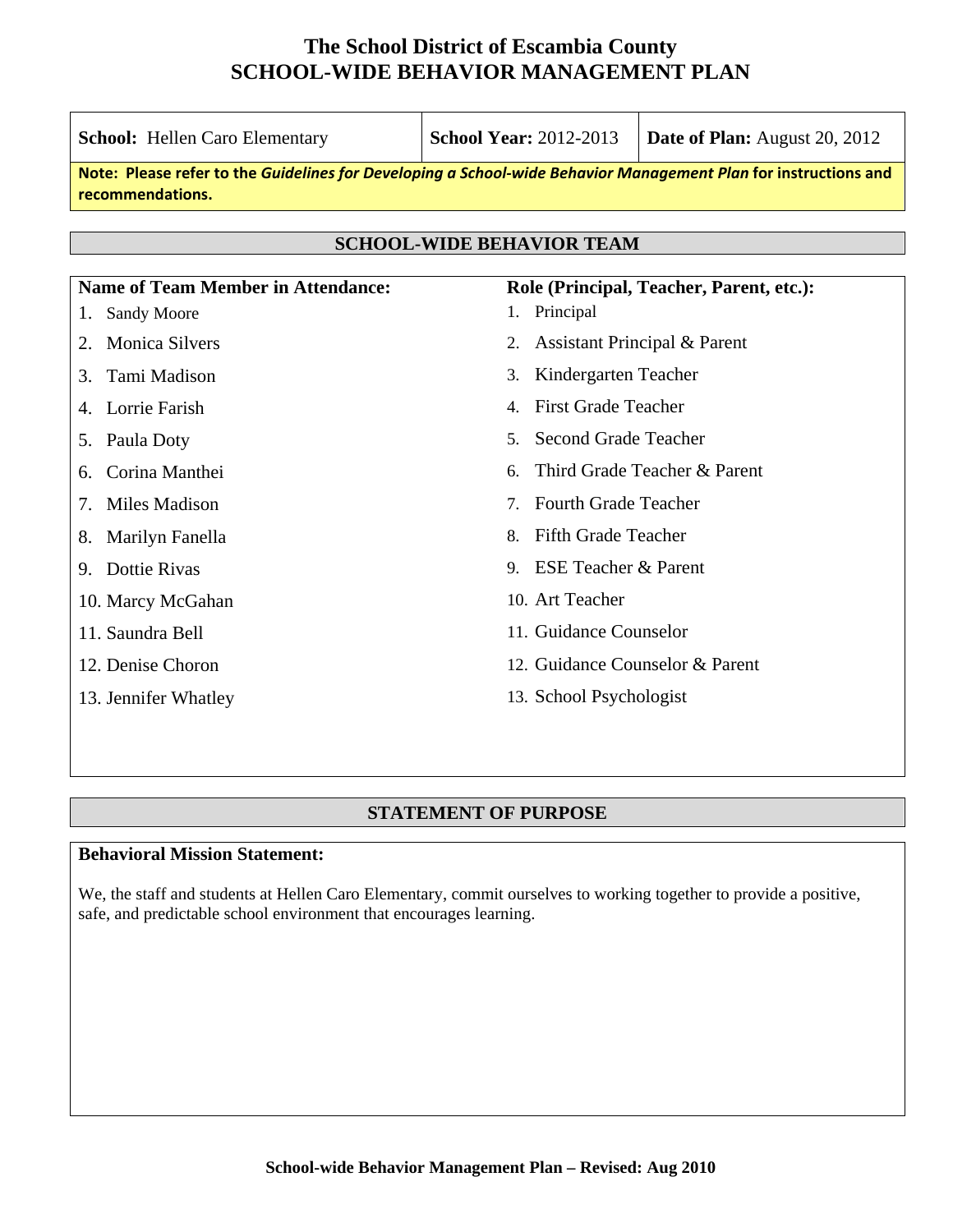## **BASELINE DATA**

## **PREVIOUS SCHOOL YEAR** 2011 - 2012

| <b>Office Discipline Referrals (ODR)</b>                                         |        |  |
|----------------------------------------------------------------------------------|--------|--|
| Number of Office Discipline<br>Referrals (ODR)                                   | 40     |  |
| Average ODR per Student<br>$(\text{\# ODR} \div \text{\# of students enrolled})$ | .0415% |  |
| Number of Students with ODR                                                      | 33     |  |
| <b>Attendance</b>                                                                |        |  |
| <b>Average Daily Attendance</b>                                                  | 95.8%  |  |
| <b>Excused Tardies</b> (Elem)                                                    | N/A    |  |
| Unexcused Tardies (Elem)                                                         | N/A    |  |
| Excused Early Check-outs (Elem)                                                  | N/A    |  |
| Unexcused Early Check-outs (Elem)                                                | N/A    |  |

| <b>Out-of-School Suspensions (OSS)</b>                                                          |        |  |  |
|-------------------------------------------------------------------------------------------------|--------|--|--|
| Number of Incidents of<br>Out-of-School Suspension (OSS)                                        | 10     |  |  |
| Average OSS per Student<br>$(\text{\#} \text{OSS} \div \text{\#} \text{ of students enrolled})$ | .0102% |  |  |
| Number of Students with OSS                                                                     | 10     |  |  |
| <b>In-School Suspensions (ISS)</b>                                                              |        |  |  |
| Number of Incidents of<br>In-School Suspension (ISS)                                            | 1      |  |  |
| Average ISS per Student<br>$(\text{\# ISS} \div \text{\# of students enrolled})$                | .0010% |  |  |
| Number of Students with ISS                                                                     | 1      |  |  |
| <b>Bullying Prevention</b>                                                                      |        |  |  |
| Percent of Students Trained                                                                     | 100%   |  |  |
| <b>Percent of Staff Trained</b>                                                                 | 100%   |  |  |

## **ADDITIONAL DATA AND OUTCOMES**

**What other data or outcomes will your school use for continuous monitoring of your school-wide behavior management plan (e.g., academic data, faculty attendance, school surveys, training, ESE referrals, etc.)? The outcomes may also include various ways of analyzing school-wide behavioral data as outlined in the** *School-wide Behavioral Data Guide* **(e.g., referrals/suspensions by grade level, location, problem behavior, time of day, student, class, etc.).**

\*Classroom Citizenship Reports \*Student Attendance Reports \*Tardy & Early Check Out Data \*RTI Reports & Data \*Guidance Behavior Contracts \*Office Referrals \*Bus Referrals \*Academic Data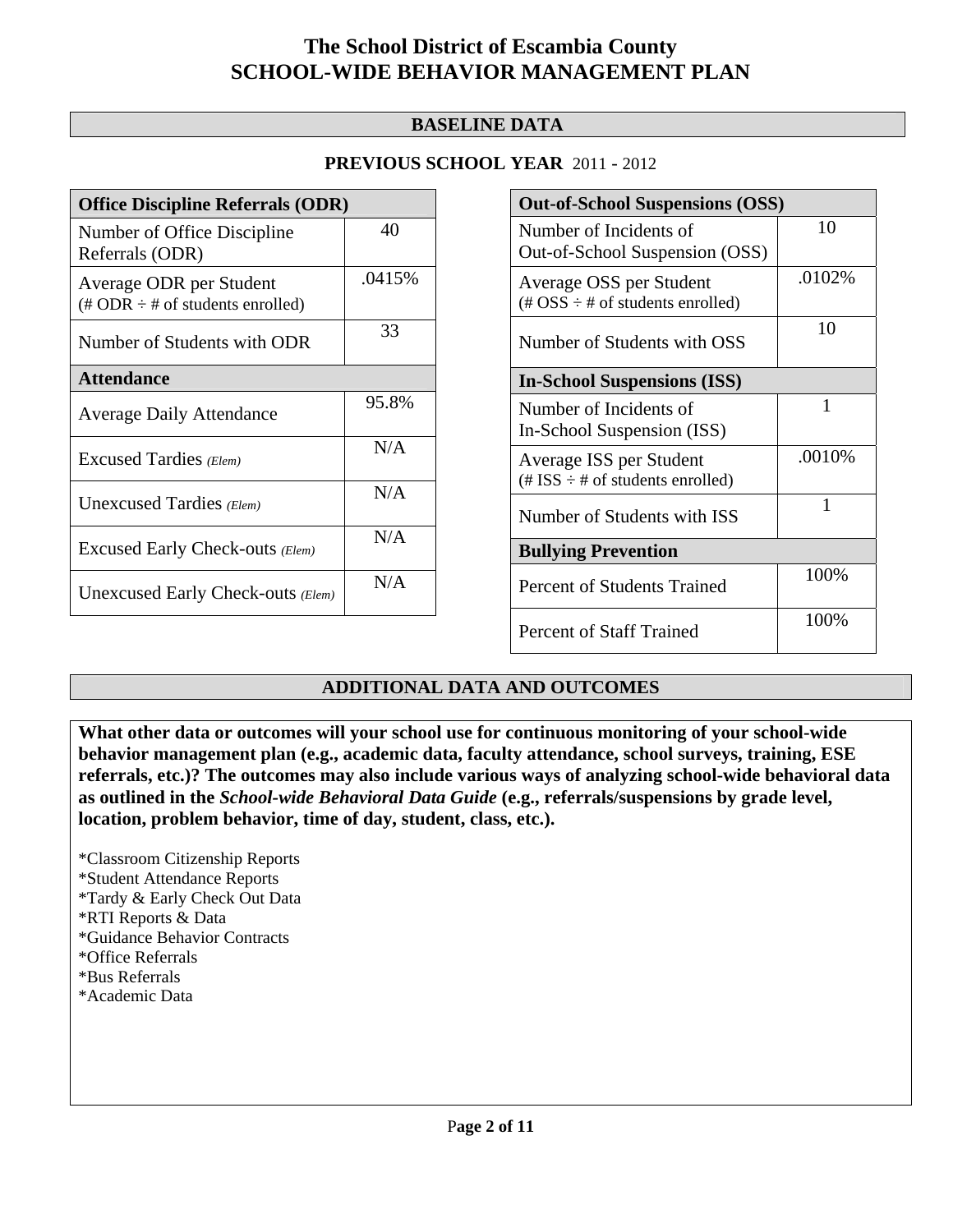### **SCHOOL-WIDE BEHAVIORAL GOALS**

#### **1. Out-of-school suspension**

Hellen Caro will maintain or decrease the number of out of school suspensions.

There were 10 incidents of out of school suspensions in 2011-2012.

### **2. Attendance**

Hellen Caro will maintain or increase the Average Daily Attendance rate.

The Average Daily Attendance rate was 95.8% in 2011-2012.

### **3. Bullying**

100% of the students will receive training on bullying by May 30, 2013.

### **4. Office Discipline Referrals**

Hellen Caro will decrease the number of office referrals by at least 1.

There were 40 office referrals in 2011-2012.

## **5. Tardies (Elementary – see attached plan) or Other School-wide Behavior Goal**

Hellen Caro will decrease the percent of excused and unexcused tardies this school year.

#### **6. Early Check-Outs (Elementary – see attached plan) or Other School-wide Behavior Goal**

Hellen Caro will decrease the percent of excused early check-outs and unexcused early check-outs this school year.

### **7. Other School-wide Behavior Goal**

Hellen Caro will decrease the number of bus discipline referrals by at least 1.

There were 33 bus referrals in 2011-2012.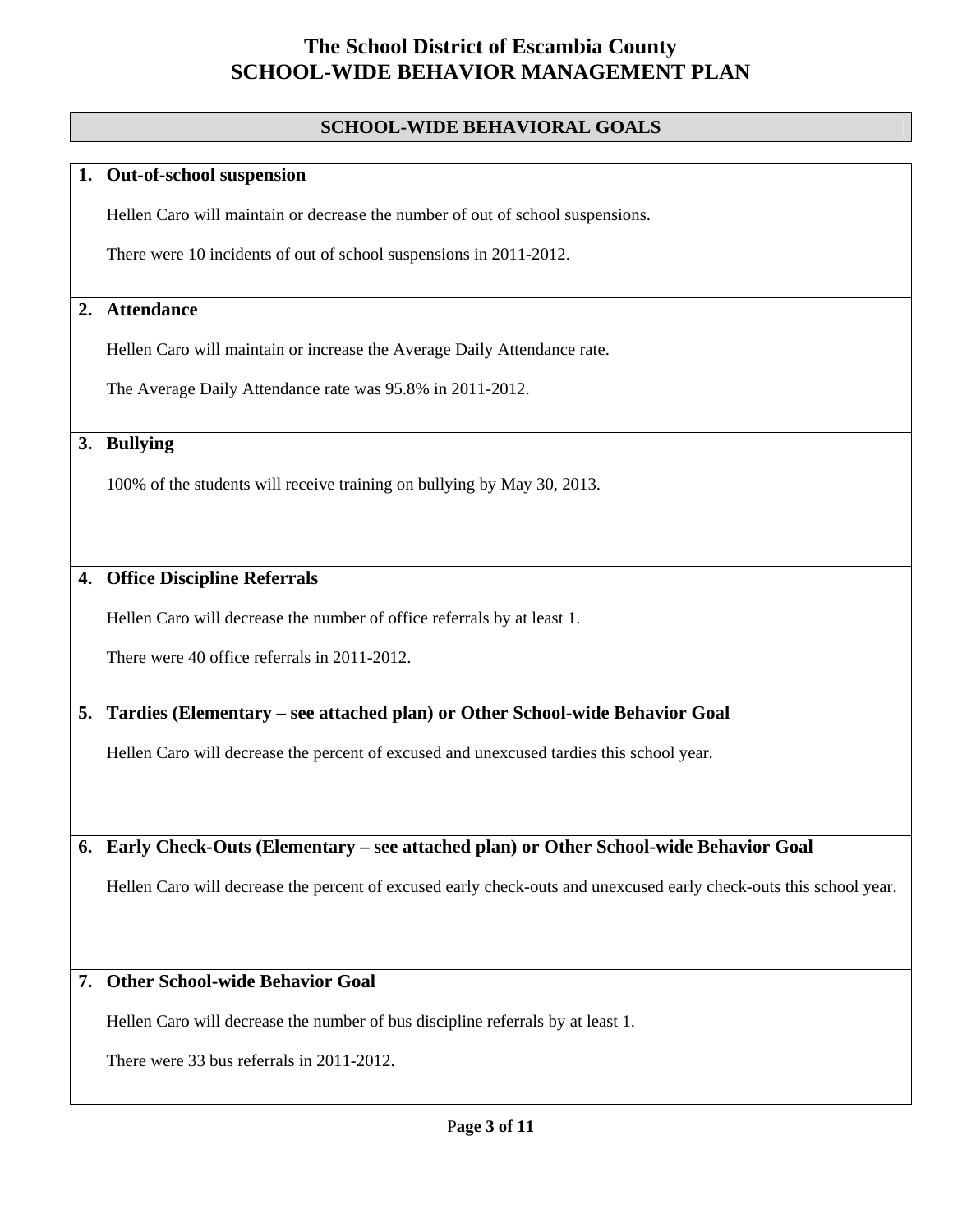## **PROGRESS MONITORING**

**Your school-wide behavior team should meet to review data and discuss concerns or revisions to your school-wide behavior management plan once a month and complete progress monitoring forms quarterly. Describe when you plan to meet (days, location, and time) throughout the school year.** 

The Behavior Team will meet each nine weeks to review the progresss toward our goals and to determine if revisions are needed. The Progress Monitoring Form will be completed by the team during the meeting. The team will meet in the Library Activities room at 2:10 PM.

**Describe the procedures that your school will use to collect, summarize, and analyze the behavioral data prior to team meetings. Procedures are required for entering the information into the database, summarizing the data, and developing graphs using the** *School-wide Behavioral Data Guide***.** 

Discipline referral information and disciplinary actions will be collected and maintained by the Assistant Principal. School and bus suspension data will be entered into the database daily to ensure data is current.

Attendance data will be collected and maintained by the Data Specialist. Attendance data will be entered into the database daily to ensure data is current.

Information on Excused & Unexcused Tardies and Excused & Unexcused Early Check-outs will be collected and maintained by the front office clerk and the Assistant Principal.

## **How will your school document the school-wide behavior team meetings?**

All discipline team members will sign-in at each meeting. Data collection and progress monitoring reports will be completed each nine weeks at the meeting. A copy of the Progress Monitoring form will be sent to the level director when completed. The End of the Year Progress Monitoring Report will be completed in June.

**Describe how your school-wide behavior team will share the data and outcomes with your faculty, staff, and other stakeholders?** 

The school-wide behavior team will review the behavioral data and revisions during weekly grade level meetings. A review of the behavioral data and plan will be addressed as needed in bi-weekly faculty meetings to ensure faculty involvement and to address any questions or concerns. Other methods of communicating this information may be made available to faculty, staff, students, and parents through WCSN, face-to-face meetings, emails, newsletters, PTA meetings, and etc.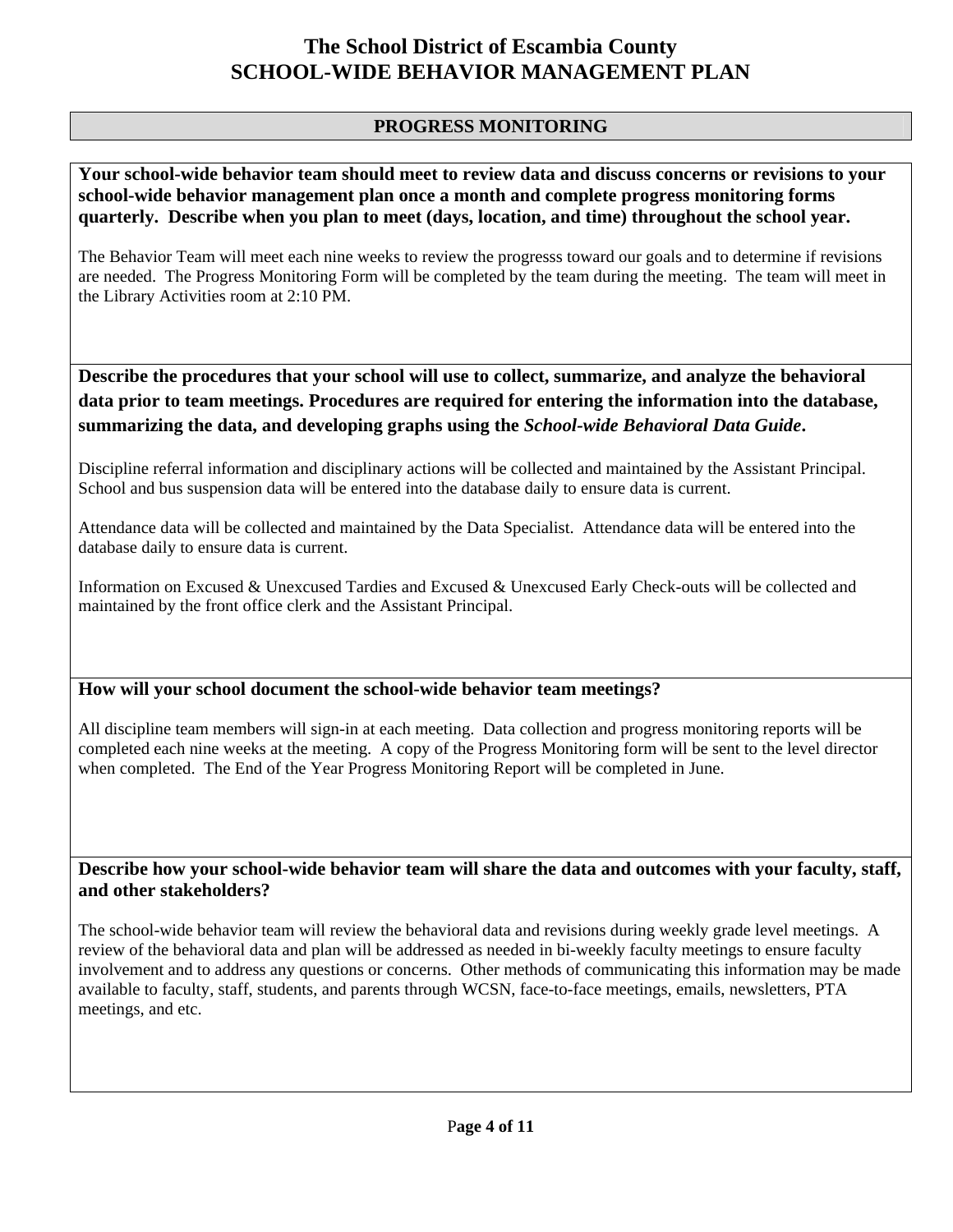# **SCHOOL EXPECTATIONS AND RULES**

# **List 3 – 5 school-wide expectations**

All staff and students at Hellen Caro Elementary are expected to be:

- 1. Respectful to others
- 2. Ready to learn & work
- 3. Kind to everyone
- 4. Responsible for self
- 5. Respectful of school property

|                                   | <b>Setting:</b>                                                                                                                                   | <b>Setting:</b>                                                                                                                                                   | <b>Setting:</b>                                                                                                                                       | <b>Setting:</b>                                                                                       |
|-----------------------------------|---------------------------------------------------------------------------------------------------------------------------------------------------|-------------------------------------------------------------------------------------------------------------------------------------------------------------------|-------------------------------------------------------------------------------------------------------------------------------------------------------|-------------------------------------------------------------------------------------------------------|
| Rules/<br><b>Expectations:</b>    | <b>Bus</b>                                                                                                                                        | Hallway & Restroom                                                                                                                                                | Classroom &<br>Cafeteria                                                                                                                              | Playground                                                                                            |
| Respectful of Others              | *Wait your turn<br>*Keep hands and feet to<br>yourself<br>*Obey the driver<br>*Stay in your space<br>*Follow bus rules<br>*Be on time to bus stop | *Be quiet<br>*Respect privacy of<br>others<br>*Walk on the right side<br>of hallway<br>*Walk-no running<br>*Keep the bathroom<br>clean                            | *Be ready to learn<br>*Listen to your teacher<br>*Follow classroom<br>rules<br>*Use manners at all<br>times<br>*Leave lunch area &<br>classroom clean | *Follow directions the<br>first time<br>*Take turns<br>*Be patient<br>*Keep hands and feet to<br>self |
| Ready to Learn                    | *Be at the bus stop on<br>time<br>*Bring supplies and<br>books to school                                                                          | *Use restroom at the<br>appropriate time<br>*Be quick                                                                                                             | *Be prepared for class<br>*Eat a good breakfast &<br>lunch<br>*Get a good night's<br>sleep                                                            | *Get at least an hour of<br>exercise a day<br>*Go outside to play                                     |
| Be Kind to Everyone               | *Smile and greet others<br>*Help others<br>*Wait your turn<br>*Be a role model for<br>others                                                      | *Be polite<br>*Respect the privacy of<br>others                                                                                                                   | *Include others<br>*Help others<br>*Use manners<br>*Share with others                                                                                 | *Share equipment<br>*Include others<br>*No rough play<br>*Take turns                                  |
| Responsible for Self              | *Use quiet voice<br>*Keep your stuff with<br>you<br>*Be on time to bus stop<br>*Remain seated<br>*Keep your hands to<br>yourself                  | *Walk-don't run<br>*Go directly to your<br>destination<br>*Wash hands with soap<br>before leaving restroom<br>*Be neat<br>*No playing                             | *Use time wisely<br>*Put supplies and<br>materials away<br>*Take care of school<br>property<br>*Be prepared for class<br>*Wash hands                  | *Follow playground<br>rules<br>*Line up when bell<br>rings<br>*Collect all equipment                  |
| <b>Respect School</b><br>Property | *Keep pencils and<br>crayons in bookbag<br>*Put trash in the waste<br>basket<br>*Keep your area clean                                             | *Keep hands and feet<br>off wall<br>*Wipe feet before<br>entering the building<br>*Put trash in the waste<br>basket<br>*Place paper towels in<br>the waste basket | *Put things away<br>*Care for school<br>property                                                                                                      | *Use playground<br>equipment<br>appropriately<br>*Collect and return<br>equipment                     |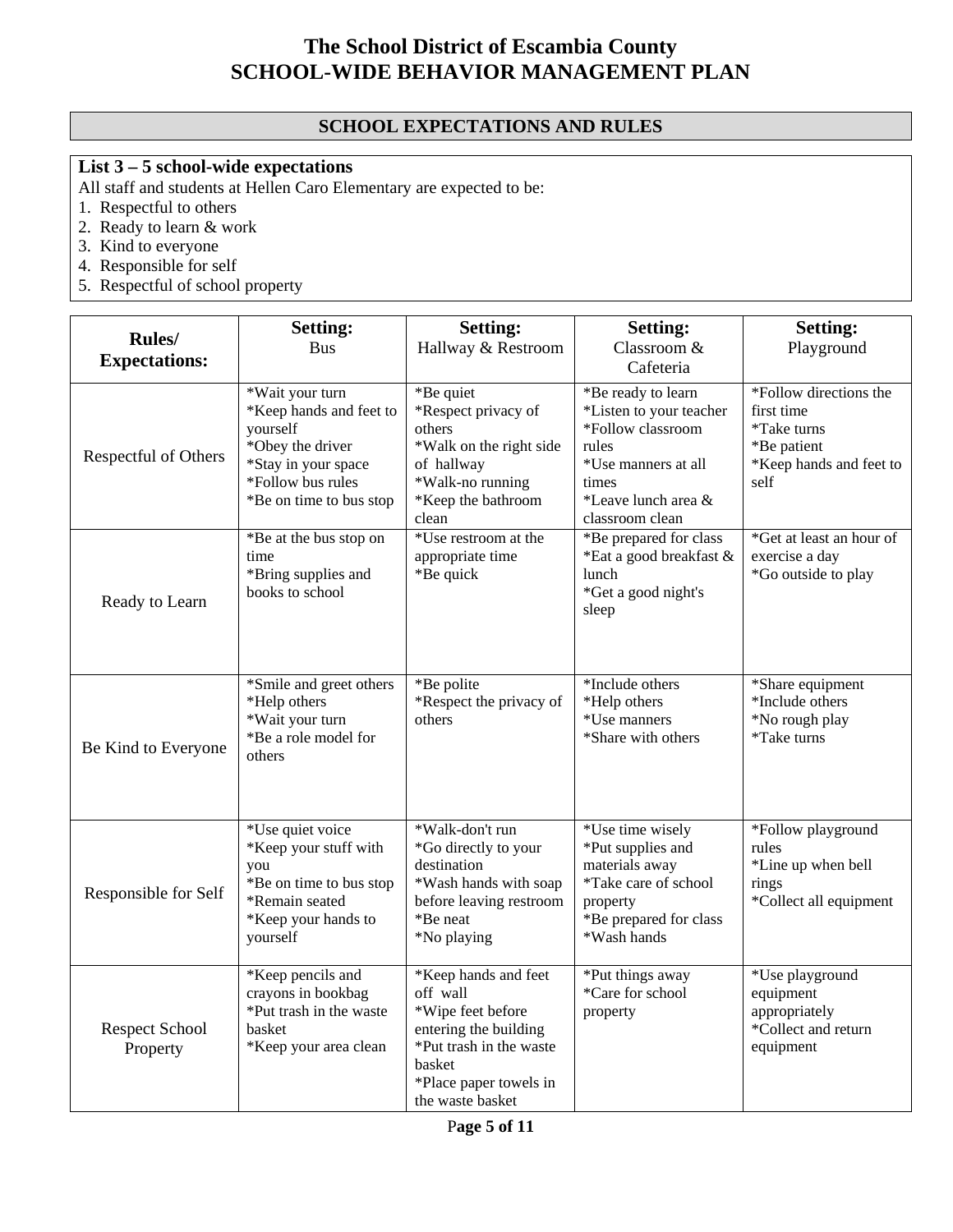# **TEACHING EXPECTATIONS AND RULES**

|                                                                                                                                                                                                                                               | How will your school introduce the school-wide expectations and rules to all of your students and staff?                                                                                 |  |  |  |
|-----------------------------------------------------------------------------------------------------------------------------------------------------------------------------------------------------------------------------------------------|------------------------------------------------------------------------------------------------------------------------------------------------------------------------------------------|--|--|--|
| *Introduce and review at grade level meetings<br>*Show Powerpoint on WCSN News Program<br>*Classroom teachers will share with students                                                                                                        |                                                                                                                                                                                          |  |  |  |
| During the school year, what activities will your school implement to encourage on-going direct<br>instruction of the school-wide expectations and rules? How will your school embed the expectations and<br>rules into the daily curriculum? |                                                                                                                                                                                          |  |  |  |
| *WCSN<br>*Friday Videos<br>*Character ED/Learning for Life<br>*Behavior Contract Club<br>*Red Ribbon Week<br>*Relay for Life<br>*Caro Cares at Christmas<br>*School Bus Safety Week<br>*Penny Wars<br>*Manna Food Drive<br><i>*</i> Recycling | *Attendance/Tardies Theme "Everyday Counts - In Line On Time"<br>*Truancy Prevention 2012-2013Poster Contest                                                                             |  |  |  |
|                                                                                                                                                                                                                                               | How often will you plan to provide refresher training on expectations and rules to staff and students in<br>your school? How will you orient and teach new students who arrive mid-year? |  |  |  |

The Behavior Plan will be reviewed at the beginning of each semester. Expectations and rules will be reviewed daily on WCSN morning news.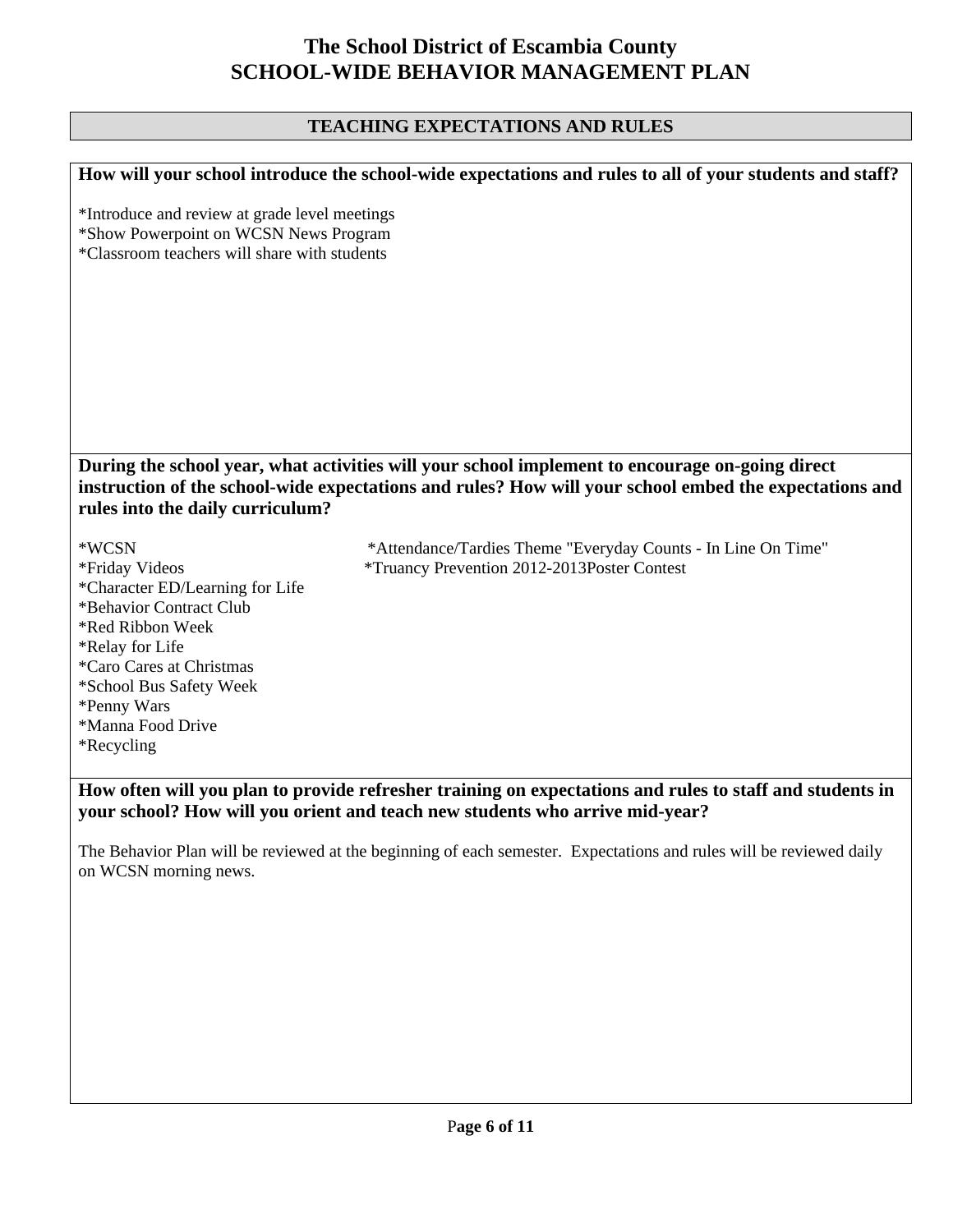### **REWARD/RECOGNITION PROGRAM**

## **What type of reward system will you use?**

\*Weekly Classroom Citizenship Reports \*Citizenship Honor Roll Ribbons \*Classroom Cash \*Compliment Jar \*Fun Fridays \*Student of the Month \*Student of the Year \*Classroom Incentives \*Principal Awards \*Perfect Attendance Awards

#### **Describe the behaviors for which you will reward or recognize students.**

\*Acts of Kindness

- \*Acts of Responsibility for Self
- \*Acts of School Bus Safety and Manners
- \*Acts of Appropriate Playground Behavior
- \*Acts of Respecting School Property
- \*Acts of Ready to Learn

## **How will you implement the reward system?**

Each classroom will implement a citizenship system that supports the school-wide expectations for behavior. Rewards will be delivered daily with weekly bigger rewards.

Student of the Month will be recognized monthly on WCSN. Student of the Month pictures will be displayed on a bulletin board in the main hallway. Each student receives a certificate and medal.

Student of the Year is recognized in May at a district award's program.

Students who earn an "A" in citizenship for the nine weeks are honored with a gold ribbon.

Students with Perfect Attendance will receive pencils/ribbons/certificates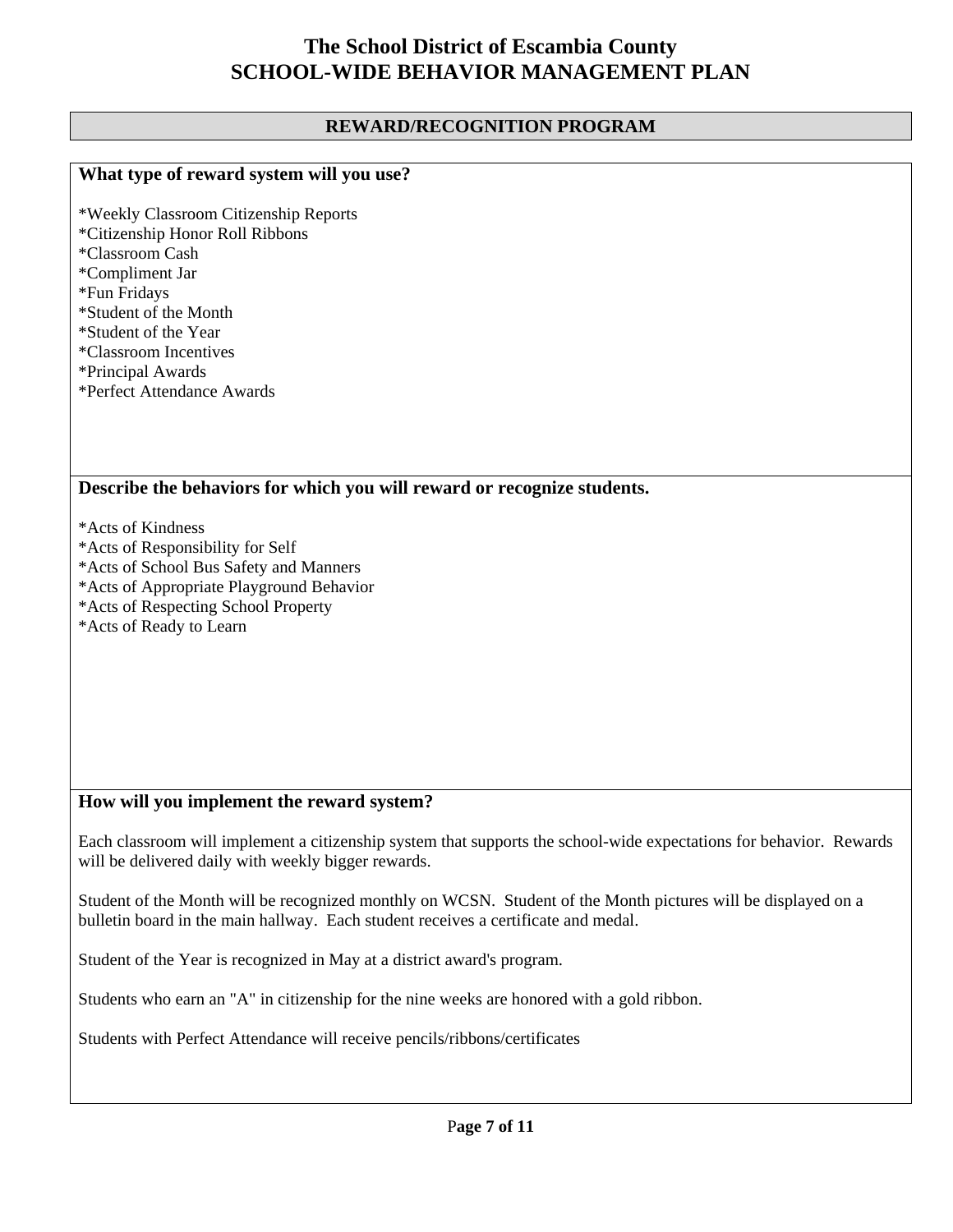### **DISCIPLINARY PROCEDURES**

| Explain the discipline process at your school. Differentiate between minor and major behavior<br>incidents and describe the process for documenting and addressing both types of incidents.                                                                     |                                                                                                                                                                          |  |
|-----------------------------------------------------------------------------------------------------------------------------------------------------------------------------------------------------------------------------------------------------------------|--------------------------------------------------------------------------------------------------------------------------------------------------------------------------|--|
| Handling Problem Behaviors:                                                                                                                                                                                                                                     |                                                                                                                                                                          |  |
| *Introduce, practice, and review classroom procedures<br>*State the school/classroom expected behavior<br>*Model expected behavior<br>*Ask student to demonstrate behavior<br>*Provide feedback to student<br>*If necessary, administer appropriate consequence |                                                                                                                                                                          |  |
| Minor Behaviors: Handled by the Classroom Teacher                                                                                                                                                                                                               | Major Behaviors: Administrator Interventions                                                                                                                             |  |
| <i>*Tardiness</i><br>*Inappropriate Language<br>*Noncompliance/Disrespect<br>*Property Misuse<br>*Chewing Gum<br>*Possession of Electronic Devices/Visable Cell Phones<br><i>*Teasing</i> /Taunting<br>*Lying/Cheating                                          | *Disrespect<br>*Open Defiance<br>*Threats/Bullying<br>*Destruction of Property<br>*Battery<br>*Stealing (over \$10.00)<br>*Alcohol/Drugs<br>*Weapons<br>*Sexual Offenses |  |

### **What intervention strategies will your school use to prevent behavior that results in discipline referrals and out-of-school suspensions?**

\*Implement Classroom Behavior Plan \*Office Referral \*Seat Change \*Parent Contact \*Withdrawal of Privileges \*Classroom Timeout \*Verbal or Written Warning/Apology \*Special Work Assignments \*Verbal/Written Apology \*Parental Contact & Involvement \*Counseling & Verbal Reprimand \*Guidance Referral \*Guidance Behavior Contract \*Reward/Point Systems \*Environmental Modifications

\*Schedule Adjustments

Minor Behaviors: Major Behaviors: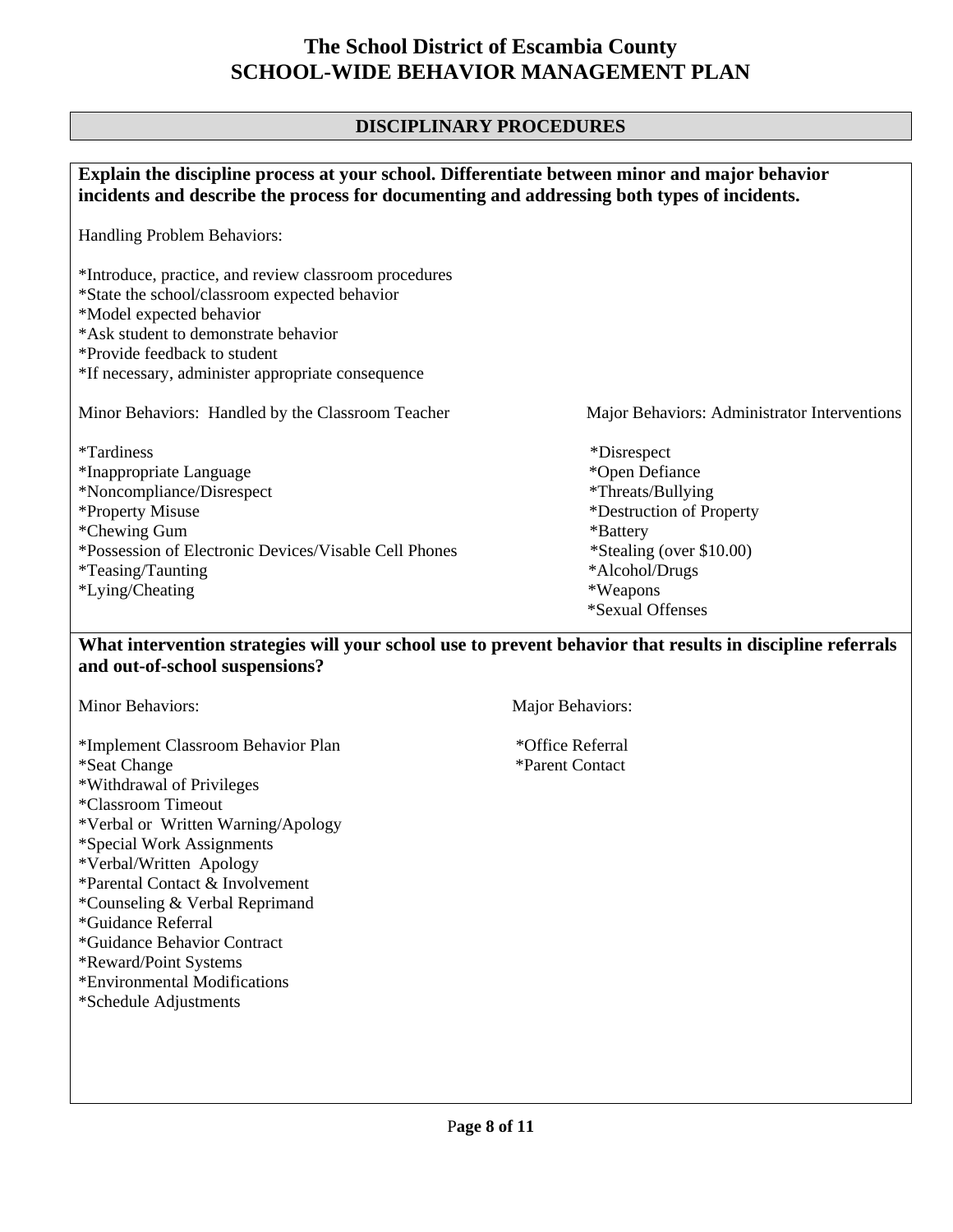### **DISCIPLINARY PROCEDURES (continued)**

# **What are the consequences or disciplinary actions that are used in your school?**

Consequences:

\*Time Out in classroom, another classroom, or in office \*Conference with student \*Conference/Contact with Parents \*In-School Detention \*Work Detail \*Written Assignment \*Suspension \*Restitution \*Counseling \*Loss of Privileges \*Referral to Guidance or RtI Team \*Counseling \*Sent Home \*Behavior Contract

\*\*Students may not be placed in the hallway for discipline. Students must be supervised at all times.

\*\*\*For immediate assistance use the word NOW.

## **For Middle or High Schools: How do the adjudication guidelines complement your disciplinary procedures?**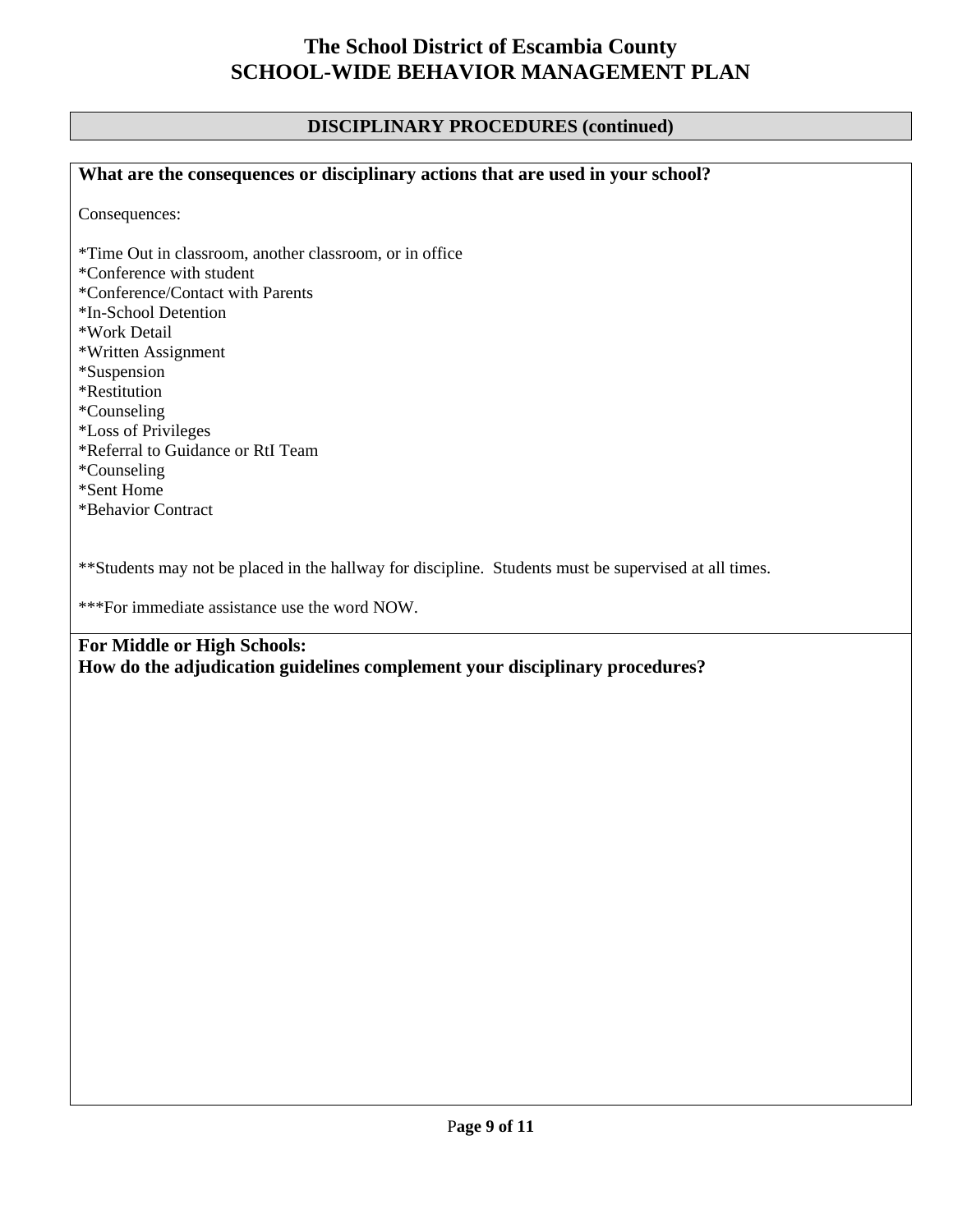### **TRAINING AND IMPLEMENTATION**

#### **Describe any training needs, material needs, and/or environmental arrangements necessary to implement your school-wide behavior management plan.**

\*Present & Review Behavior Plan with faculty & staff at grade level and faculty meetings \*Copy of Behavior Plan \*Posters \*PowerPoint Presentation

### **Describe how your school will train all faculty and staff on your school-wide behavior management plan. How will you orient and teach new faculty and staff who arrive mid-year?**

The revised working document will be reviewed and discussed at a grade level meeting in September. The working document, referral process, expectations, and rules will be reviewed. The Behavior Committee leader will bring thoughts, ideas, and concerns to the Behavior Committee. Revisions will be made as deemed appropriate by the team. The final plan will be presented to the students on WCSN. Classroom teachers will explain expectations in detail in their classrooms.

Each 9 weeks, grade levels will meet to discuss the current plan and any changes they would like to suggest to the behavior committee. The Behavior Committee leader will bring the grade level's thoughts, ideas, and concerns to the Behavior Committee. Revisions will be made as deemed appropriate by the team. If changes are made, the revisions will be shared at grade level meetings.

### **What school-wide routines and procedures will be implemented by all faculty and staff to facilitate your school-wide behavior management plan?**

\*Classroom Behavior System implemented

- \*Teachers stand by their doors in the morning
- \*Classroom procedures will be practiced for mastery
- \*Everyone will walk on the right side of the hallway
- \*Students will eat in silence for the first ten minutes of lunch
- \*Students will obey the Red/Green Cup System in the lunchroom
- \*All faculty and staff on duty in the AM & PM
- \*All teachers will send tardy students to the office for a tardy pass
- \*Parents must sign tardy students in or students will be held in the office until the parent returns to sign them in

\*Students will receive a 0 on worked missed because of an unexcused tardy or unexcused early checkout

\*Teachers will review bus rules and behavior with students